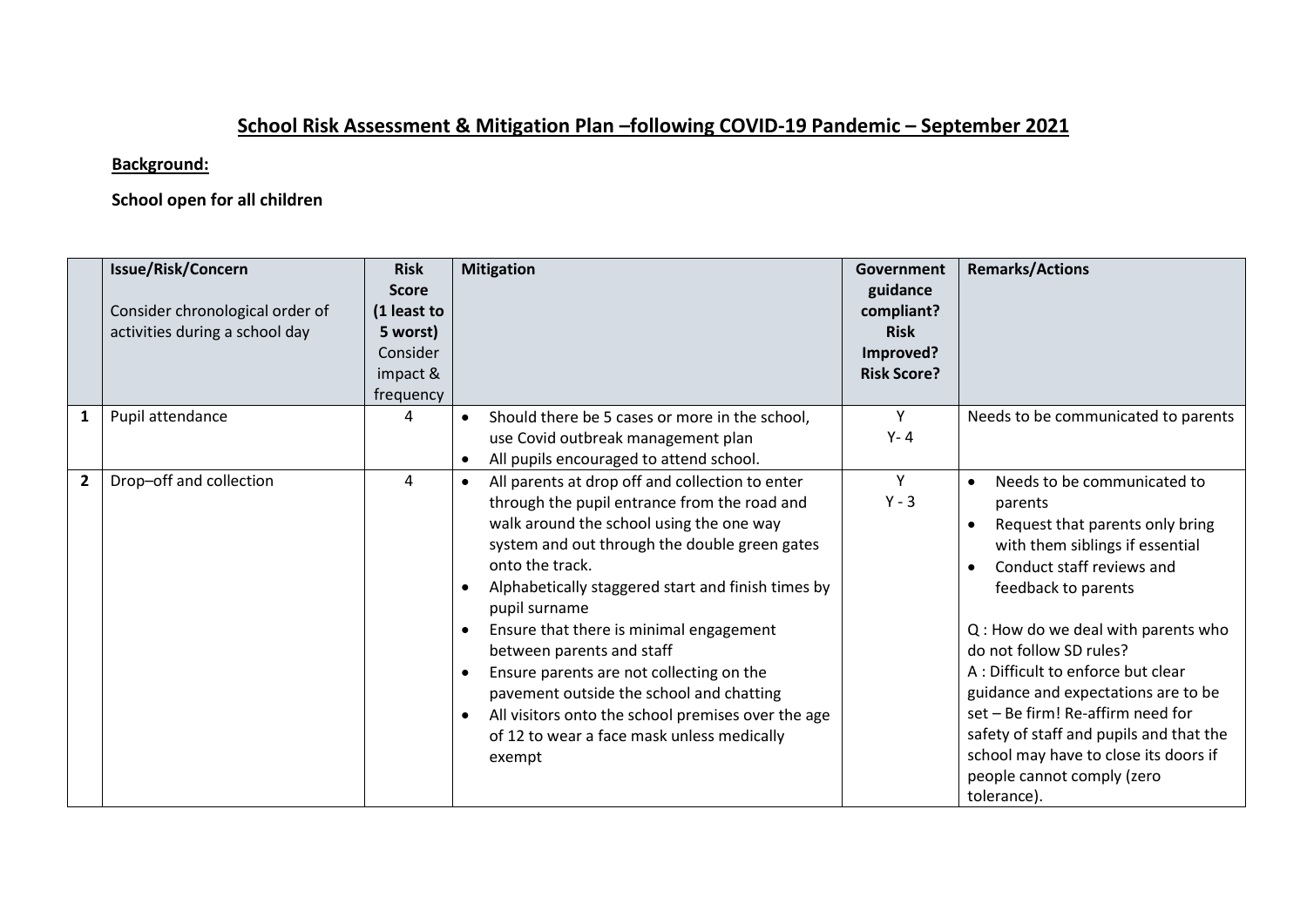| 3                       | Class time                                                        | 4 | KS bubbles/class bubbles<br>Areas to consider where pupils must not mix if there<br>are cases of covid within the school to ensure it does<br>not spread:<br>Playground<br>Toilet<br>Lunchtime<br>Breakfast/After school club                                              | Y<br>$Y - 3$   | Staff briefing<br>Brief the pupils and remind them<br>regularly<br>Brief all, where there are areas<br>where SD is not possible (corridors<br>etc.)                                            |
|-------------------------|-------------------------------------------------------------------|---|----------------------------------------------------------------------------------------------------------------------------------------------------------------------------------------------------------------------------------------------------------------------------|----------------|------------------------------------------------------------------------------------------------------------------------------------------------------------------------------------------------|
| 4                       | Maintaining SD for staff                                          | 4 | Reduce the number of members of staff in the<br>staff room at any one time<br>Some staff will be working from home                                                                                                                                                         | $\overline{?}$ | Masks are not to be worn unless<br>$\bullet$<br>contact is required due to an<br>accident or dealing with any SEND<br>needs<br>Brief on the use of mask, quoting<br>as per government guidance |
| 5                       | Maintaining SD for contractors                                    | 4 | Contractors will be made aware of the<br>$\bullet$<br>requirement to comply with the current Covid<br>requirements<br>Minimise the use contractors                                                                                                                         | Y<br>$Y-1$     | Provide CofC to contractors as part of<br>the safeguarding that they sign up to                                                                                                                |
| 6                       | Dealing with accidents - Pupils and<br>staff                      | 5 | Staff providing first-aid should use PPE available<br>$\bullet$<br>If a child shows COVID-19 symptoms then PPE<br>will be worn and pupil moved into group room<br>ready to go home.<br>staff will remain near to the pupil, until they can<br>be removed from the premises | Y<br>$Y-4$     | Staff briefing required<br>Seek out more PPE from other<br>sources                                                                                                                             |
| $\overline{\mathbf{z}}$ | Dealing with SEND needs                                           | 5 | Staff providing support through contact with<br>$\bullet$<br>pupils should use PPE                                                                                                                                                                                         | Y<br>$Y-4$     | Staff briefing required<br>$\bullet$<br>SEND Parents to be informed                                                                                                                            |
| 8                       | Maintaining social distancing (SD)<br>for pupils during lunchtime | 4 | Pupil 'Bubbles'<br>Defined areas to eat lunch<br>Defined areas to play/break                                                                                                                                                                                               | Y<br>$Y-3$     | Q: How does this change for 'wet'<br>days?<br>A: Remain in the 'learning bubbles'                                                                                                              |